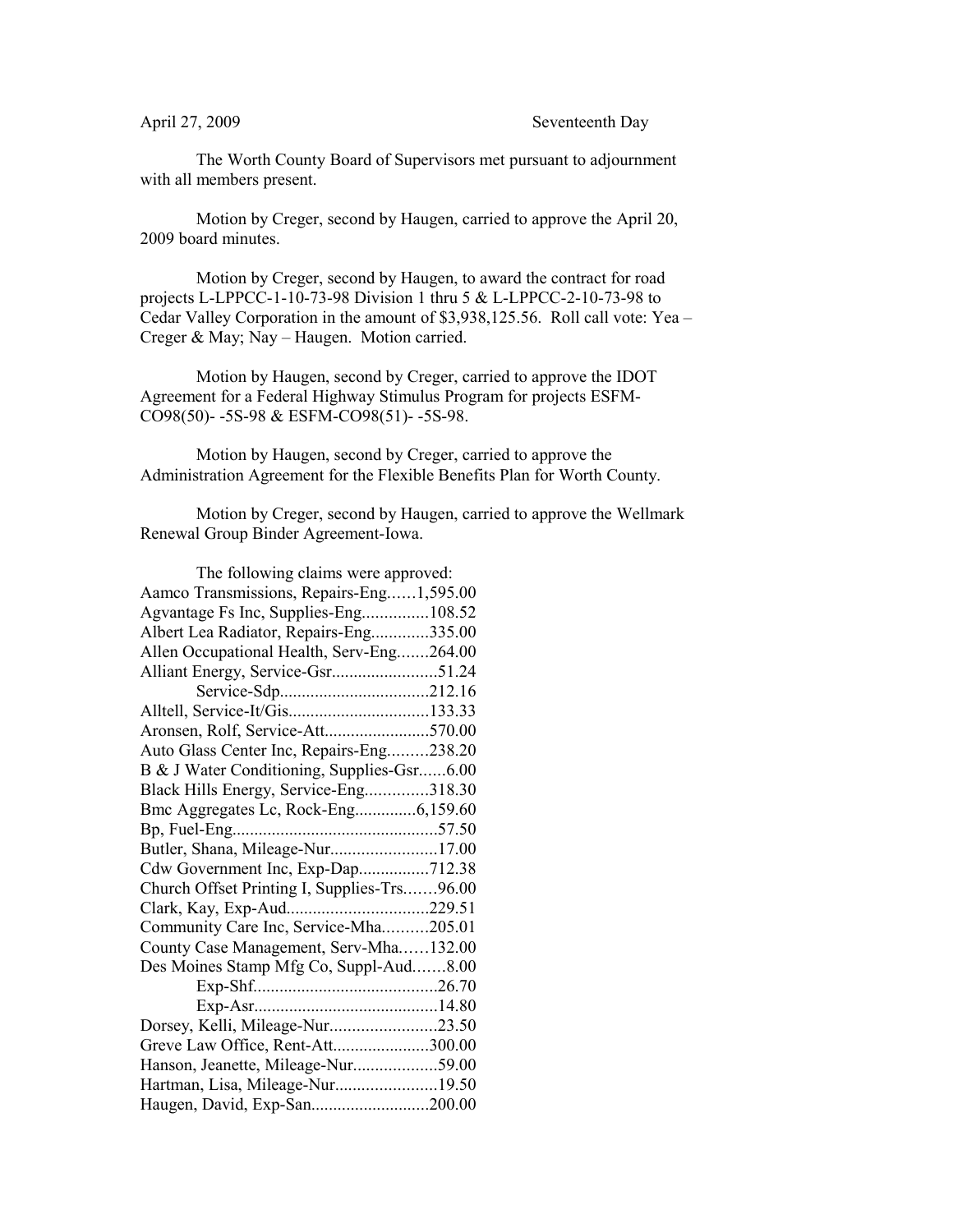| Hengesteg, Stephanie, Exp-Trs123.42          |  |
|----------------------------------------------|--|
| Huebner, Cheryl, Mileage-Nur143.80           |  |
| Iowa County Attorneys Assn, Dues-Att152.00   |  |
| Iowa Department of Natur, Exp-San75.00       |  |
| Iowa Dept of Human Serv, Ser-Mha5,465.94     |  |
|                                              |  |
| Service-Mha21,149.76                         |  |
| Service-Mha2,696.25                          |  |
|                                              |  |
|                                              |  |
|                                              |  |
|                                              |  |
|                                              |  |
|                                              |  |
| Lexis-Nexis, Service-Att128.00               |  |
| Low's Standard, Fuel-Asr26.00                |  |
| Marshall & Swift Inc, Supplies-Gsr14.93      |  |
| Martin Marietta Aggregat, Rock-Eng4,740.08   |  |
| Mason City Overhead, Repairs-Eng2,566.90     |  |
| Matt Parrott & Sons Co, Supplies-Dap393.78   |  |
|                                              |  |
| Mental Health Center, Service-Mha6,372.71    |  |
| Myli, Diane, Mileage-Nur32.25                |  |
| Next Generation Technolo, Serv-Mha817.39     |  |
| Northwood Anchor, Supplies-Vaf69.99          |  |
| Northwood True Value, Supplies-Aud5.99       |  |
| Olsen, Laurie, Exp-Aud218.56                 |  |
| Olson, Dean, Service-Shf550.00               |  |
|                                              |  |
| Parks, Kristie, Mileage-Nur94.15             |  |
| Prairie Ridge, Service-Chm754.25             |  |
| Printing Services Inc, Supplies-Vaf279.99    |  |
| Pritchard's of Northwood, Exp-Hha160.08      |  |
|                                              |  |
|                                              |  |
| Quality Assured Services, Exp-Nur311.56      |  |
|                                              |  |
|                                              |  |
|                                              |  |
| Reeder, Daniel L, Edu-Asr35.00               |  |
| Rohne, Joel, Service-It-Gis208.59            |  |
| Sharrow Lifting Products, Service-Eng210.00  |  |
| Sheraton Iowa City Hotel, Edu-Aud89.00       |  |
| Staples Credit Plan, Exp-Nur311.86           |  |
| Superior Lamp, Supplies-Eng527.49            |  |
| Treasurer State of Iowa, Edu-Shf320.00       |  |
| Treasurer, State of Iowa, Service-Mha585.00  |  |
| Triple T Enterprises Inc, Supplies-Att137.25 |  |
| U S Postal Service, Postage-Asr42.00         |  |
|                                              |  |
|                                              |  |
| Vanguard Appraisals Inc, Exp-Asr9,296.00     |  |